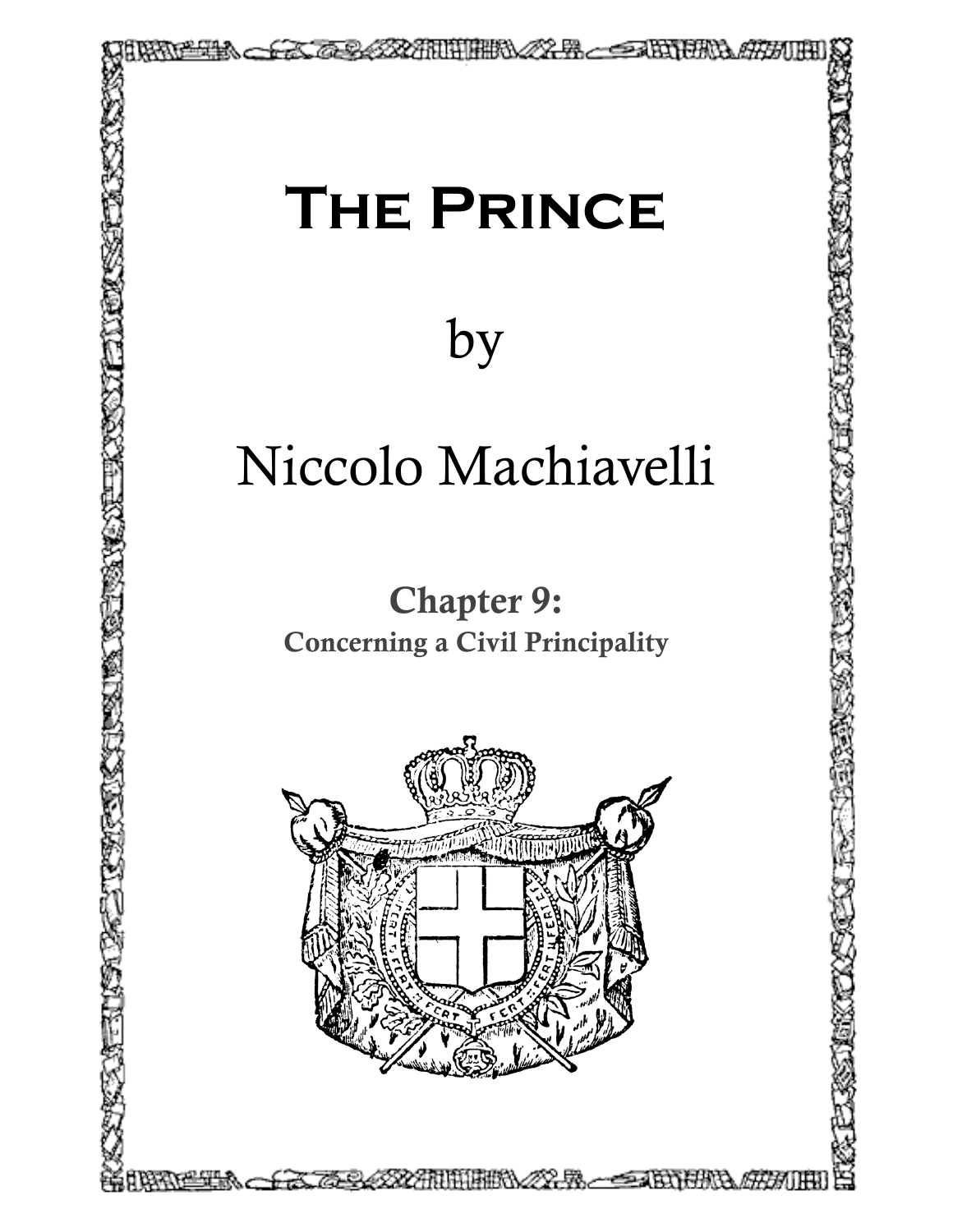But coming to the other point--where a leading citizen becomes the prince of his country, not by wickedness or any intolerable violence, but by the favour of his fellow citizens--this may be called a civil principality: nor is genius or fortune altogether necessary to attain to it, but rather a happy shrewdness. I say then that such a principality is obtained either by the favour of the people or by the favour of the nobles. Because in all cities these two distinct parties are found, and from this it arises that the people do not wish to be ruled nor oppressed by the nobles, and the nobles wish to rule and oppress the people; and from these two opposite desires there arises in cities one of three results, either a principality, self- government, or anarchy.

A principality is created either by the people or by the nobles, accordingly as one or other of them has the opportunity; for the nobles, seeing they cannot withstand the people, begin to cry up the reputation of one of themselves, and they make him a prince, so that under his shadow they can give vent to their ambitions. The people, finding they cannot resist the nobles, also cry up the reputation of one of themselves, and make him a prince so as to be defended by his authority. He who obtains sovereignty by the assistance of the nobles maintains himself with more difficulty than he who comes to it by the aid of the people, because the former finds himself with many around him who consider themselves his equals, and because of this he can neither rule nor manage them to his liking. But he who reaches sovereignty by popular favour finds himself alone, and has none around him, or few, who are not prepared to obey him.

Besides this, one cannot by fair dealing, and without injury to others, satisfy the nobles, but you can satisfy the people, for their object is more righteous than that of the nobles, the latter wishing to oppress, while the former only desire not to be oppressed. It is to be added also that a prince can never secure himself against a hostile people, because of their being too many, whilst from the nobles he can secure himself, as they are few in number. The worst that a prince may expect from a hostile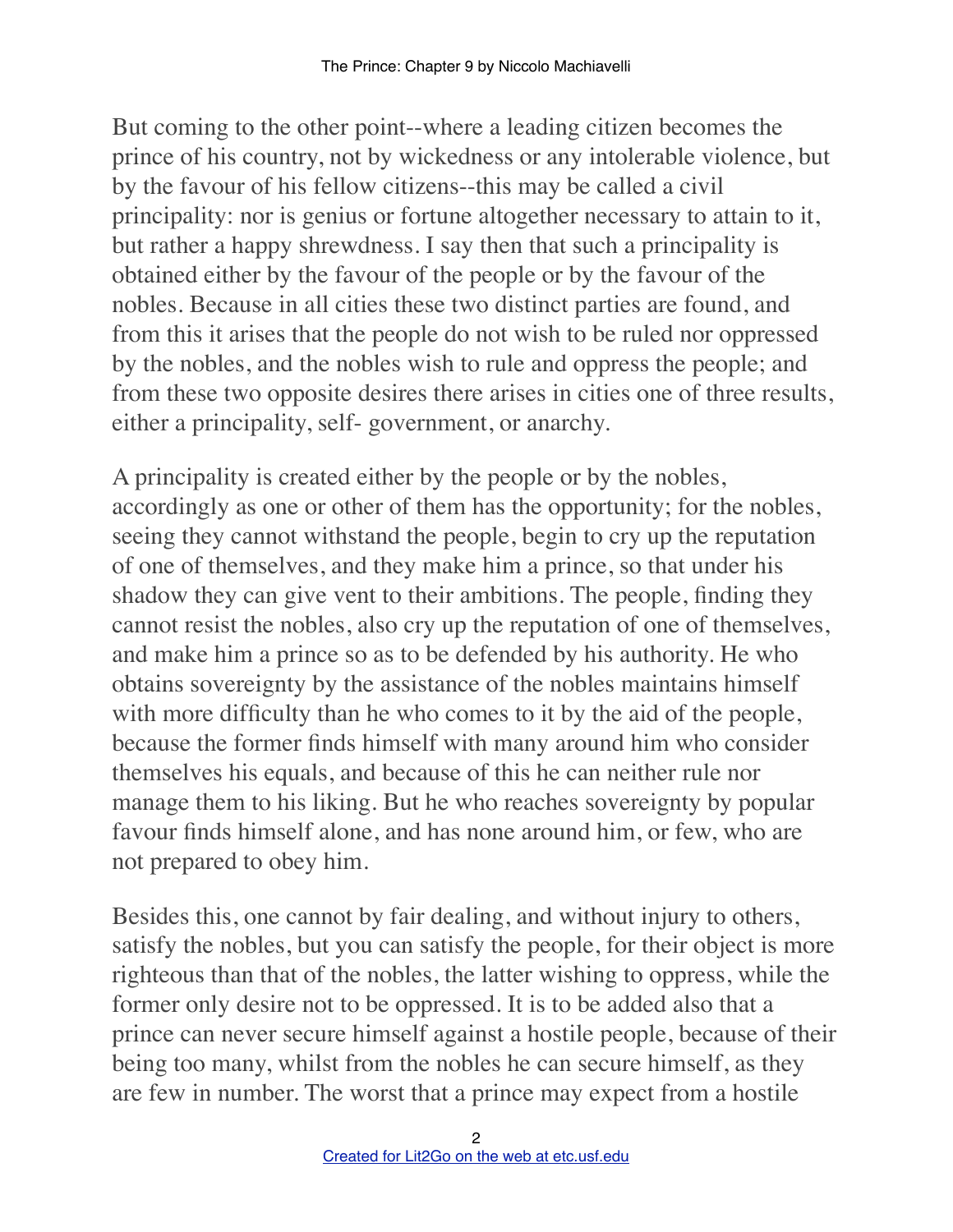people is to be abandoned by them; but from hostile nobles he has not only to fear abandonment, but also that they will rise against him; for they, being in these affairs more far- seeing and astute, always come forward in time to save themselves, and to obtain favours from him whom they expect to prevail. Further, the prince is compelled to live always with the same people, but he can do well without the same nobles, being able to make and unmake them daily, and to give or wake away authority when it pleases him.

Therefore, to make this point clearer, I say that the nobles ought to be looked at mainly in two ways: that is to say, they either shape their course in such a way as binds them entirely to your fortune, or they do not. Those who so bind themselves, and are not rapacious, ought to be honoured and loved; those who do not bind themselves may be dealt with in two ways; they may fail to do this through pusillanimity and a natural want of courage, in which case you ought to make use of them, especially of those who are of good counsel; and thus, whilst in prosperity you honour them, in adversity you do not have to fear them. But when for their own ambitious ends they shun binding themselves, it is a token that they are giving more thought to themselves than to you, and a prince out to guard against such, and to fear them as if they were open enemies, because in adversity they always help to ruin him.

Therefore, one who becomes a prince through the favour of the people ought to keep them friendly, and this he can easily do seeing they only ask not to be oppressed by him. But one who, in opposition to the people, becomes a prince by the favour of the nobles, ought, above everything, to seek to win the people over to himself, and this he may easily do if he takes them under his protection. Because men, when they receive good from him of whom they were expecting evil, are bound more closely to their benefactor; thus the people quickly become more devoted to him than if he had been raised to the principality by their favours; and the prince can win their affections in many ways, but as these vary according to the circumstances one cannot give fixed rules, so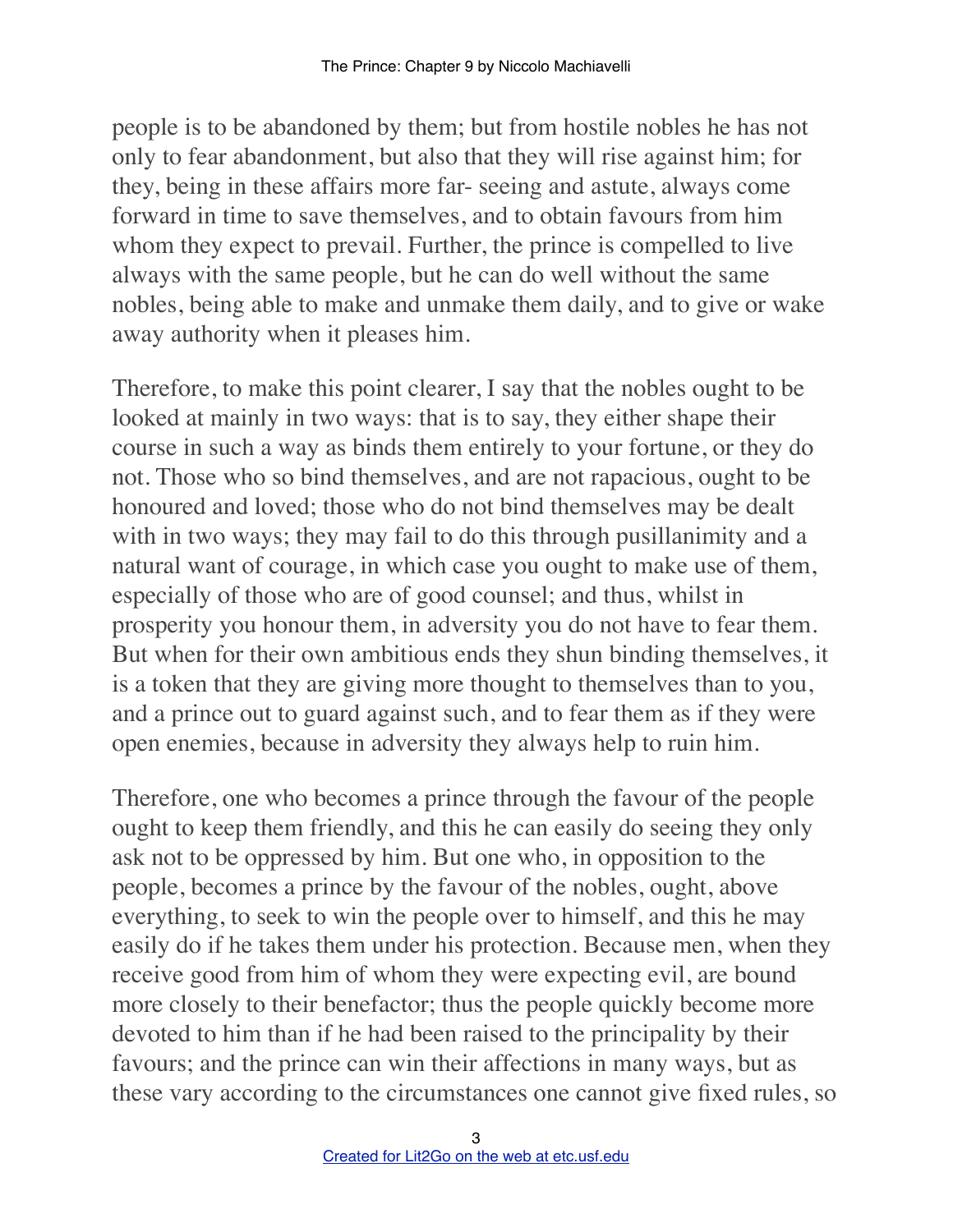I omit them; but, I repeat, it is necessary for a prince to have the people friendly, otherwise he has no security in adversity.

Nabis,[\*] Prince of the Spartans, sustained the attack of all Greece, and of a victorious Roman army, and against them he defended his country and his government; and for the overcoming of this peril it was only necessary for him to make himself secure against a few, but this would not have been sufficient had the people been hostile. And do not let any one impugn this statement with the trite proverb that "He who builds on the people, builds on the mud," for this is true when a private citizen makes a foundation there, and persuades himself that the people will free him when he is oppressed by his enemies or by the magistrates; wherein he would find himself very often deceived, as happened to the Gracchi in Rome and to Messer Giorgio Scali[+] in Florence. But granted a prince who has established himself as above, who can command, and is a man of courage, undismayed in adversity, who does not fail in other qualifications, and who, by his resolution and energy, keeps the whole people encouraged--such a one will never find himself deceived in them, and it will be shown that he has laid his foundations well.

## *[\*] Nabis, tyrant of Sparta, conquered by the Romans under Flamininus in 195 B.C.; killed 192 B.C.*

## *[+] Messer Giorgio Scali. This event is to be found in Machiavelli's "Florentine History," Book III.*

These principalities are liable to danger when they are passing from the civil to the absolute order of government, for such princes either rule personally or through magistrates. In the latter case their government is weaker and more insecure, because it rests entirely on the goodwill of those citizens who are raised to the magistracy, and who, especially in troubled times, can destroy the government with great ease, either by intrigue or open defiance; and the prince has not the chance amid tumults to exercise absolute authority, because the citizens and subjects,